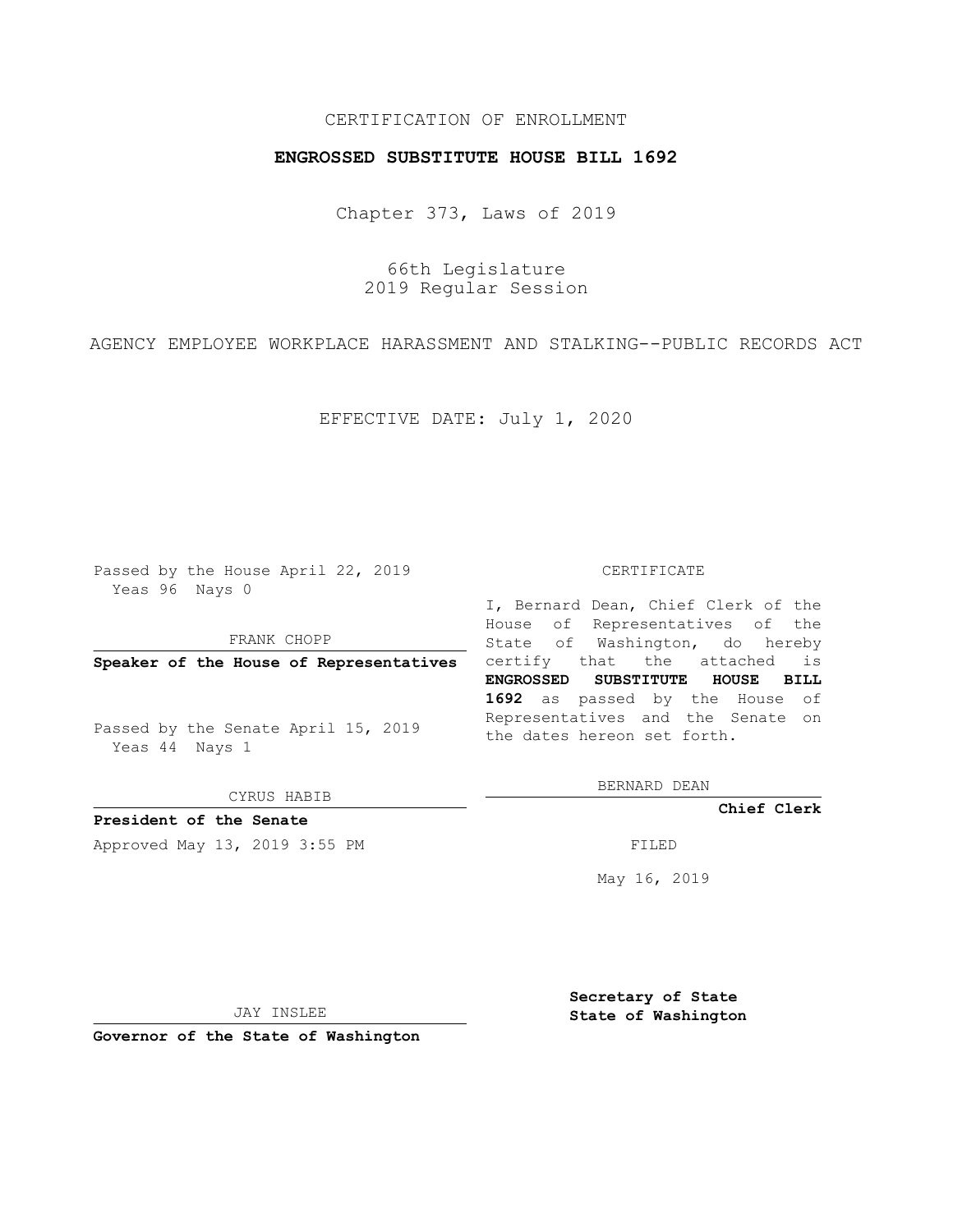### **ENGROSSED SUBSTITUTE HOUSE BILL 1692**

AS AMENDED BY THE SENATE

Passed Legislature - 2019 Regular Session

# **State of Washington 66th Legislature 2019 Regular Session**

**By** House State Government & Tribal Relations (originally sponsored by Representatives Jinkins, Caldier, Fitzgibbon, Doglio, Cody, Macri, Gregerson, Riccelli, Kilduff, Bergquist, Dolan, Appleton, Davis, Ryu, Robinson, Morgan, Blake, Stanford, Frame, Ormsby, Tarleton, Tharinger, Fey, Kloba, Valdez, Orwall, Callan, Harris, Kirby, Ortiz-Self, Senn, Goodman, Peterson, and Reeves)

READ FIRST TIME 02/22/19.

 AN ACT Relating to protecting information concerning agency 2 employees who have filed a claim of harassment or stalking; adding new sections to chapter 42.56 RCW; creating a new section; prescribing penalties; and providing an effective date.

5 BE IT ENACTED BY THE LEGISLATURE OF THE STATE OF WASHINGTON:

 NEW SECTION. **Sec. 1.** The legislature finds that state agency employees operate in unique work environments in which there is a higher level of transparency surrounding their daily work activities. The legislature finds that we must act to protect the health and safety of state employees, but even more so when employees become the victims of sexual harassment or stalking. The legislature finds that when a state agency employee is the target of sexual harassment or stalking, there is a significant risk to the employee's physical safety and well-being. The legislature finds that workplace safety is of paramount importance and that the state has an interest in protecting against the inappropriate use of public resources to carry out actions of sexual harassment or stalking.

18 NEW SECTION. **Sec. 2.** A new section is added to chapter 42.56 19 RCW to read as follows: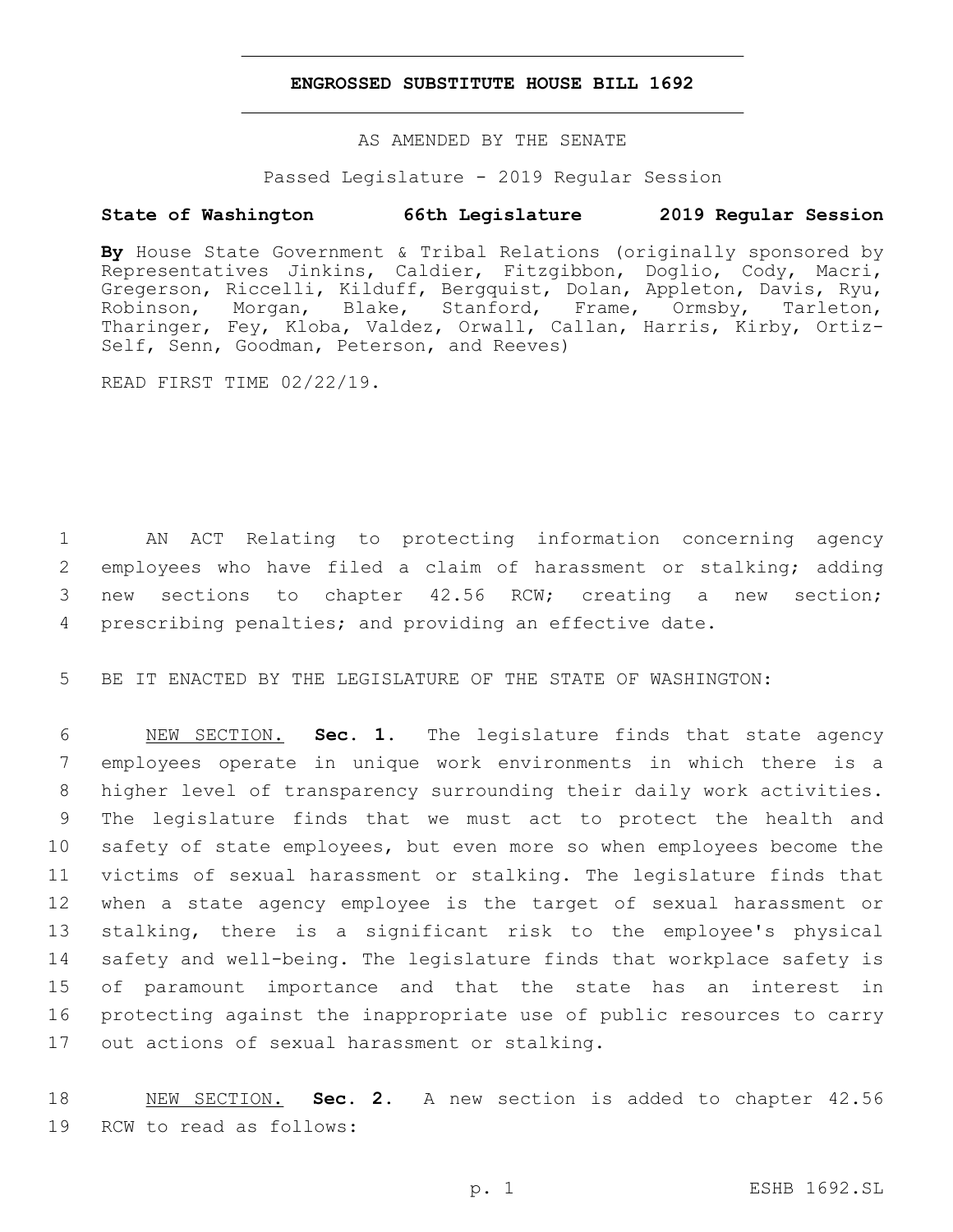(1) Except by court order issued pursuant to subsection (3) of this section, an agency may not disclose as a response to a public records request made pursuant to this chapter records concerning an agency employee, as defined in subsection (5) of this section, if:

 (a) The requestor is a person alleged in the claim of workplace sexual harassment or stalking to have harassed or stalked the agency employee who is named as the victim in the claim; and

 (b) After conducting an investigation, the agency issued discipline resulting from the claim of workplace sexual harassment or stalking to the requestor described under (a) of this subsection.

 (2)(a) When the requestor is someone other than a person described under subsection (1) of this section, the agency must immediately notify an agency employee upon receipt of a public records request for records concerning that agency employee if the agency conducted an investigation of the claim of workplace sexual harassment or stalking involving the agency employee and the agency 17 issued discipline resulting from the claim.

 (b) Upon notice provided in accordance with (a) of this subsection, the agency employee may bring an action in a court of competent jurisdiction to enjoin the agency from disclosing the records. The agency employee shall immediately notify the agency upon filing an action under this subsection. Except for the five-day notification required under RCW 42.56.520, the time for the employing agency to process a request for records is suspended during the pendency of an action filed under this subsection. Upon notice of an 26 action filed under this subsection, the agency may not disclose such records unless by an order issued in accordance with subsection (3) of this section, or if the action is dismissed without the court 29 granting an injunction.

 (3)(a) A court of competent jurisdiction, following sufficient notice to the employing agency, may order the release of some or all of the records described in subsections (1) and (2) of this section after finding that, in consideration of the totality of the circumstances, disclosure would not violate the right to privacy under RCW 42.56.050 for the agency employee. An agency that is ordered in accordance with this subsection to disclose records is not liable for penalties, attorneys' fees, or costs under RCW 42.56.550 38 if the agency has complied with this section.

 (b) For the purposes of this section, it is presumed to be highly offensive to a reasonable person under RCW 42.56.050 to disclose,

p. 2 ESHB 1692.SL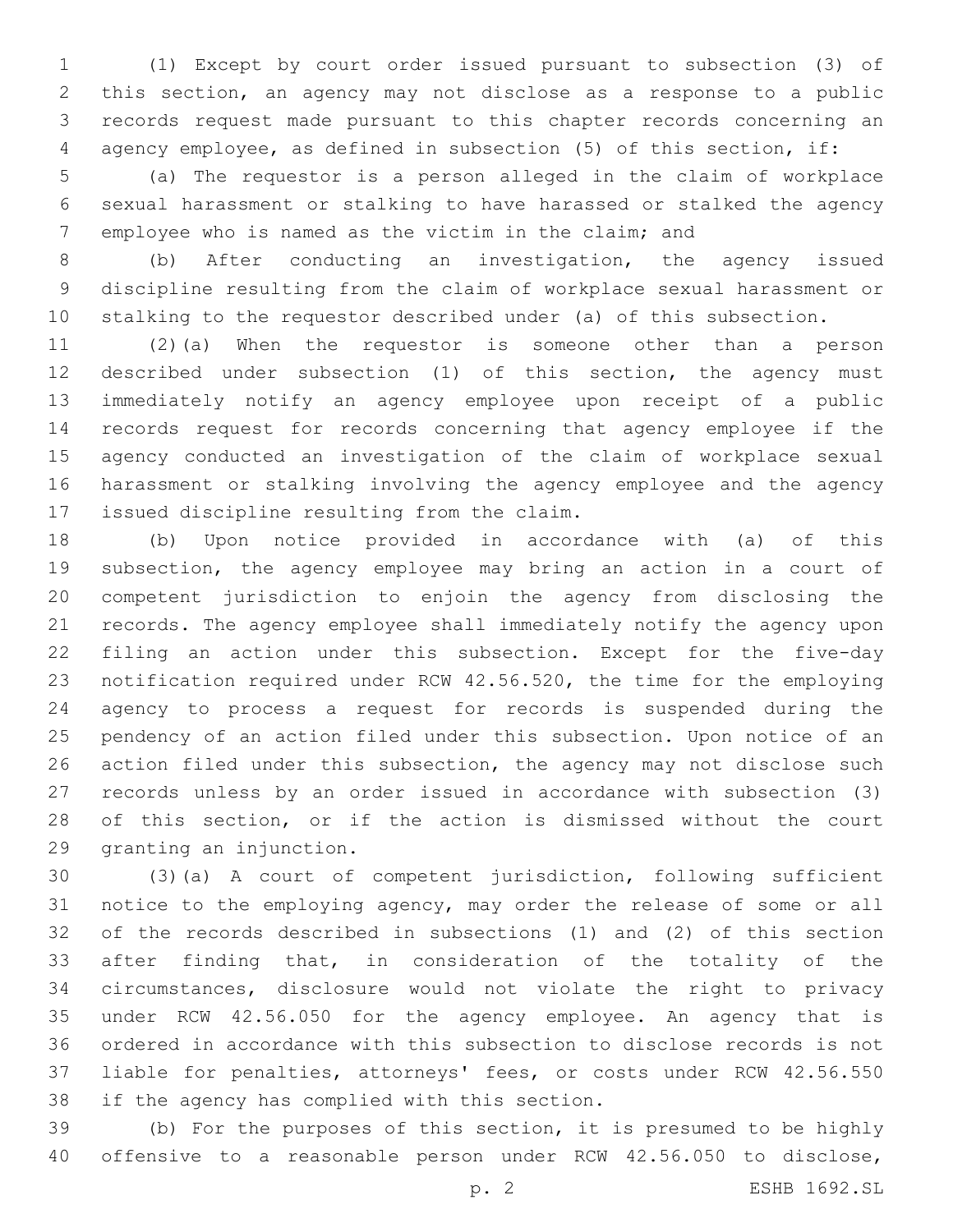directly or indirectly, records concerning an agency employee who has made a claim of workplace sexual harassment or stalking with the agency, or is named as a victim in the claim, to persons alleged in the claim to have sexually harassed or stalked the agency employee named as the victim and where the agency issued discipline resulting from the claim after conducting an investigation. The presumption set out under this subsection may be rebutted upon showing of clear, cogent, and convincing evidence that disclosure of the requested record or information to persons alleged in the claim to have sexually harassed or stalked the agency employee named as the victim 11 in the claim is not highly offensive.

 (4) Nothing in this section restricts access to records described under subsections (1) and (2) of this section where the agency 14 employee consents in writing to disclosure.

15 (5) For the purposes of this section:

 (a) "Agency" means a state agency, including every state office, department, division, bureau, board, commission, or other state 18 agency.

 (b) "Agency employee" means a state agency employee who has made a claim of workplace sexual harassment or stalking with the employing 21 agency, or is named as the victim in the claim.

 (c) "Records concerning an agency employee" do not include work product created by the agency employee as part of his or her official 24 duties.

 NEW SECTION. **Sec. 3.** A new section is added to chapter 42.56 26 RCW to read as follows:

 (1) Any person who requests and obtains a record concerning an agency employee, as described in section 2 of this act, is subject to civil liability if he or she uses the record or information in the record to harass, stalk, threaten, or intimidate that agency employee, or provides the record or information in the record to a person, knowing that the person intends to use it to harass, stalk, 33 threaten, or intimidate that agency employee.

 (2) Any person liable under subsection (1) of this section may be sued in superior court by any aggrieved party, or in the name of the state by the attorney general or the prosecuting authority of any political subdivision. The court may order an appropriate civil remedy. The plaintiff may recover up to one thousand dollars for each